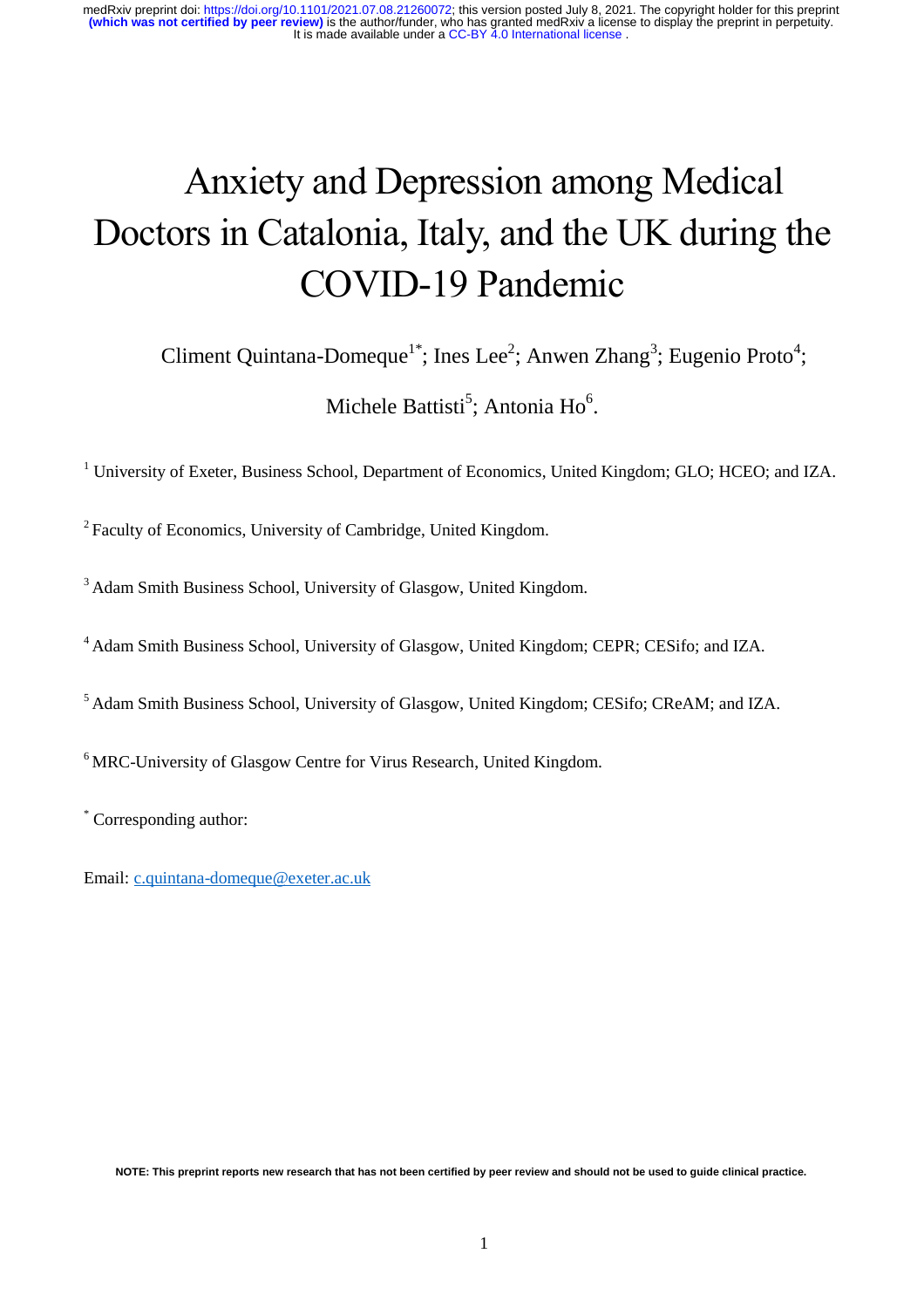## **Abstract**

 Healthcare workers have had the longest and most direct exposure to COVID-19 and consequently may suffer from poor mental health. We conducted one of the first repeated multi- country analysis of the mental wellbeing of medical doctors (n=5,275) at two timepoints during the COVID-19 pandemic (June 2020 and November/December 2020) to understand the prevalence of anxiety and depression, as well as associated risk factors. Rates of anxiety and depression were highest in Italy (24.6% and 20.1%, June 2020), second highest in Catalonia (24.6% and 17.4%, June 2020), and lowest in the UK (11.7% and 13.7%, June 2020). Across all countries, higher risk of anxiety and depression symptoms are found among women, individuals below 60 years old, those feeling vulnerable/exposed at work, and those in poor health. We did not find systematic differences in mental health measures between the two rounds of data collection, hence we cannot discard that the mental health repercussions of the pandemic are persistent.

## **Introduction**

 The coronavirus disease 2019 (COVID-19) pandemic has affected many individuals both directly and indirectly, disrupting routines and introducing new stressors [1]. Recent studies have shown that the pandemic has unequal effects on the psychological wellbeing of individuals, with women, younger individuals, and ethnic minorities being disproportionately affected [2,3]. Effects also vary by occupational groups as certain jobs expose workers more directly to the disease [4–6]. The mental wellbeing of healthcare workers has been particularly affected by the pandemic [7–10].

 Healthcare workers have been directly involved in the management of COVID-19 patients since the beginning of the pandemic. Drawing on the experiences of healthcare workers during the 2003 SARS outbreak, various mental health risk factors have been identified: lack of personal protective equipment (PPE), overwhelming workload, lack of institutional support, and fear of infecting others [11–14]. Several studies have documented high rates of anxiety and depression symptoms among healthcare workers during the COVID-19 pandemic, with various risk factors such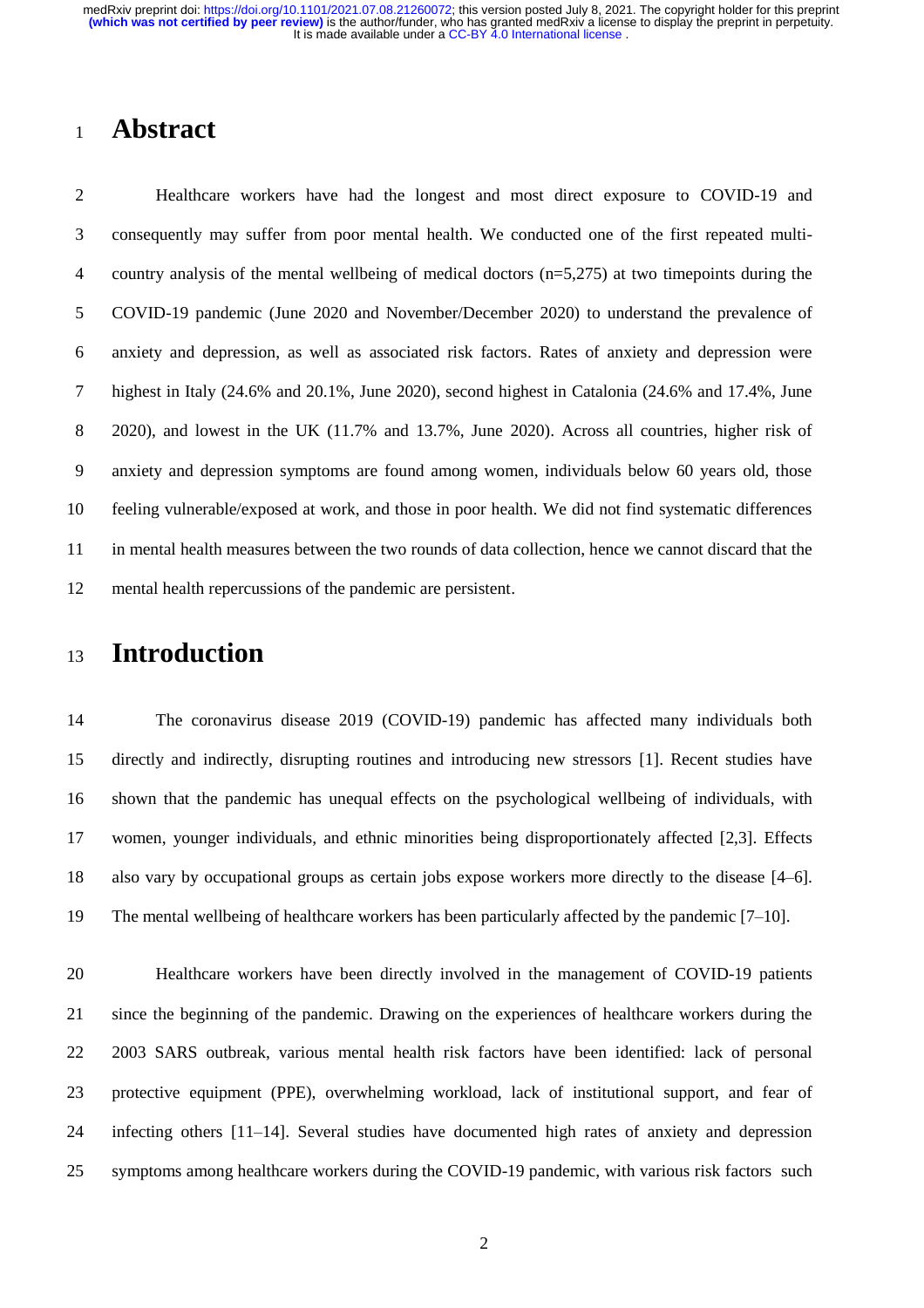as fear of infection being identified as important [7,8]. The majority of the studies are from China [8,9,15] and a handful document similar patterns in other regions [10].

 Various local and national mental health institutions around the world have begun to offer psychological assistance to those in need, with some services targeted specifically at healthcare workers [16–19]. Poor mental health among healthcare workers may have downstream effects on patients via worsened attention span, cognitive function, and clinical-decision making [10]. Providing such assistance to healthcare workers requires understanding the state of their mental wellbeing, factors associated with mental health symptoms, and how these outcomes and factors vary across time and countries.

 This study provides one of the first repeated cross-country analyses of mental wellbeing among healthcare workers during the COVID-19 pandemic. Our sample comprises medical doctors working in Catalonia, Italy, or the UK in June (first data collection round) and November/December 2020 (second data collection round). In contrast to existing studies, these data allow us to quantify the prevalence of and risk factors associated with anxiety and depression symptoms across countries and to examine these outcomes at two timepoints. While previous studies have investigated heterogeneous samples of healthcare workers, our analysis focuses on medical doctors. The results of our study can inform how to protect and promote the mental wellbeing of medical doctors in current and future pandemics.

## **Methods**

 We conducted an anonymous survey, The Healthcare Workers Survey, approved by the University of Exeter Business School Research Ethics Committee (eUEBS003024). Informed written consent was provided by all survey participants prior to their participation. Participants understood that they may withdraw from the study at any time. We followed the reporting guidelines of the American Association for Public Opinion Research (S1 Appendix, Table S1).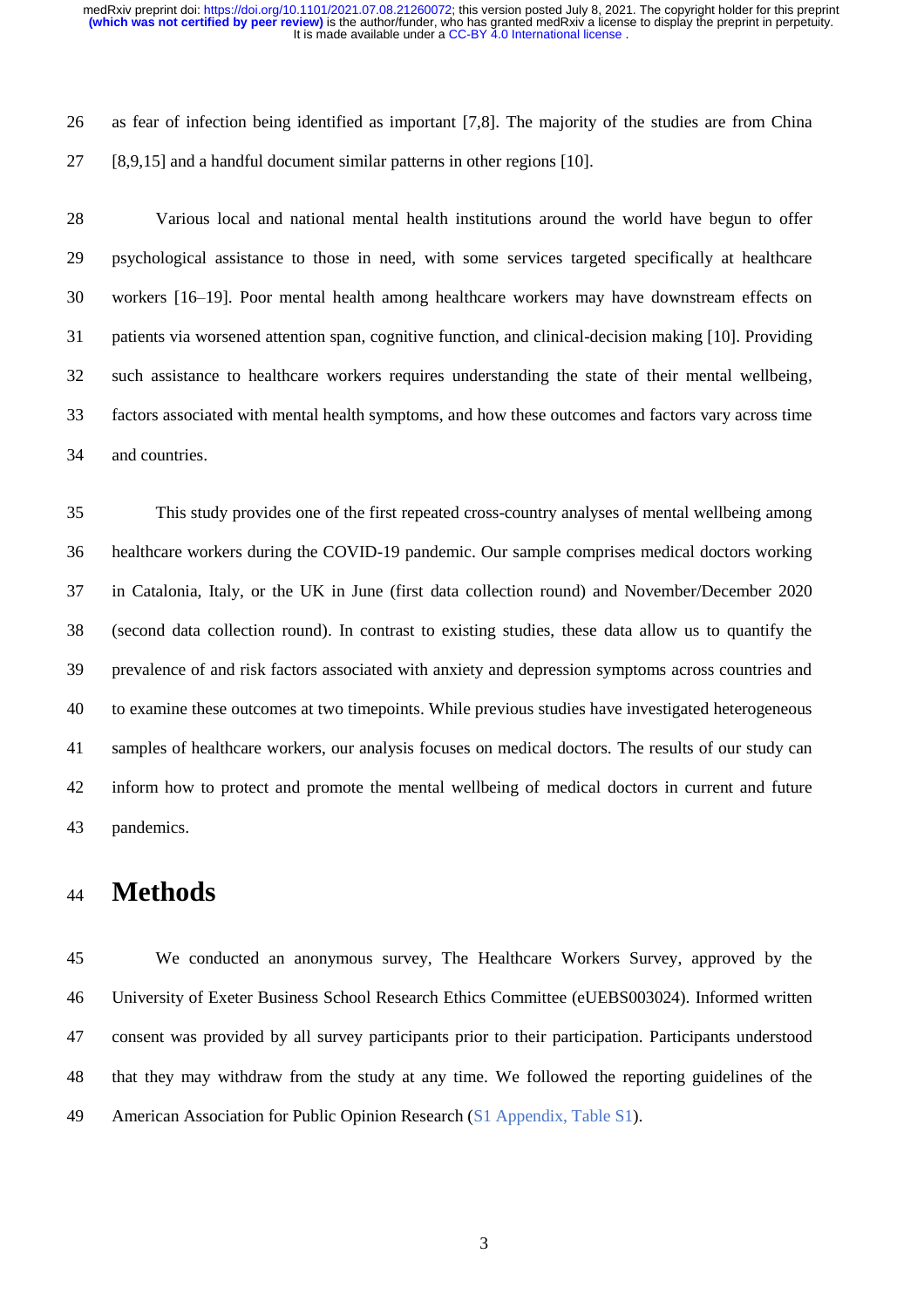The study is a repeated cross-sectional survey among members of 6 medical organizations: COMB (Barcelona Medical Council) and COMG (Girona Medical Council) in Catalonia (Spain), Anaao-Assomed (Union of physicians and healthcare executives) and FIMMG (Union of general practitioners) in Italy, as well as RCPSG (Royal College of Physicians and Surgeons of Glasgow) and RCSEd (Royal College of Surgeons of Edinburgh) in the UK.

 Due to different membership rules, members of the Catalan and Italian institutions work in Catalonia and Italy, while the Scottish institutions have members who work in different parts of the UK (S1 Appendix, Table S2). The survey was designed in Qualtrics and was distributed via email by the corresponding institutions.

#### Participants

 Our data collection relied on the mailing lists of the respective medical organizations. The COMB invited 5,062 members in June and November 2020 (19.9%), focusing on those with medical license numbers ending in 1 or 2. This random sampling was chosen to avoid over-burdening members, given other surveys were taking place at the same time. The other institutions sent invitations to all members. The COMG invited 3,120 members in June and November 2020. Similarly, the Anaao-Assomed invited 23,379 members, and the FIMMG invited 17,686 members in June and December 2020. The RCPSG invited 3,990 members in June 2020 and 4,300 members in November 2020 (S1 Appendix, Figure S1). The RCSEd invited 4,992 members in June 2020 and 4,912 members in November 2020 (S1 Appendix, Figure S2). In the first round, out of approximately 55,000 invited members, the final sample size was 3,025 (5.5%). In the second round, the final sample size was 2,250 (4.1%). Table S3 (S1 Appendix) documents the response rates across institutions.

### Outcomes and covariates

 The outcomes of the study are anxiety and depression symptoms. Anxiety is measured with the Generalized Anxiety Disorder (GAD-7) questionnaire, a seven-item self-report anxiety questionnaire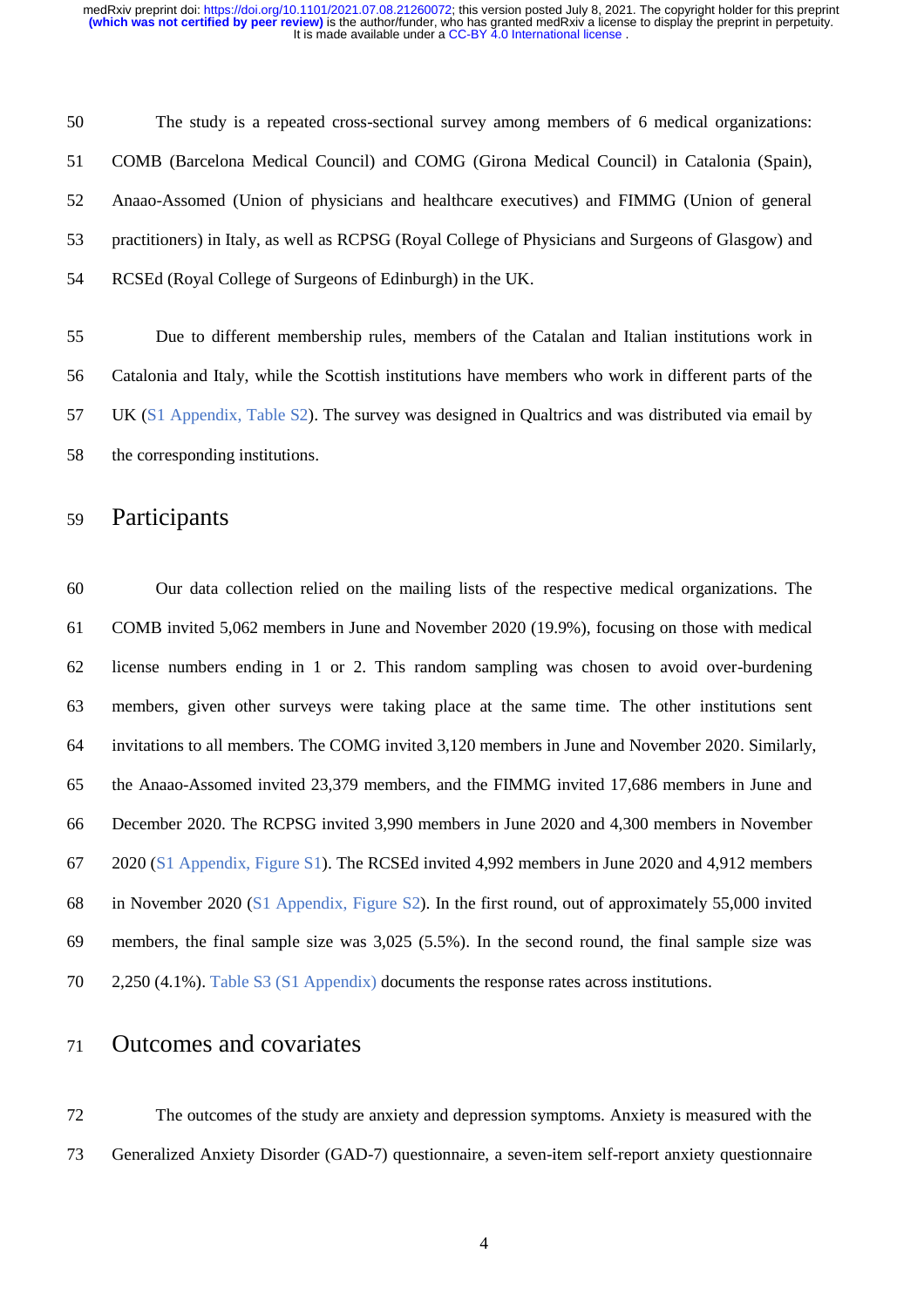designed to assess health status during the previous two weeks [20,21]. It has been validated as an anxiety screening tool and severity measure in different populations [20,22–24]. GAD-7 scores range from 0 to 21. When used as a binary anxiety indicator, a score of 10 is the recommended threshold for referral for further evaluation [20,25]. Using this threshold, the GAD-7 has sensitivity of 89% and specificity of 82% for generalized anxiety disorder [20,25].

 Depression is measured with the depression module of the Patient Health Questionnaire (PHQ- 9), which focuses on the nine diagnostic criteria for DSM-IV depressive disorders [26]. It is a useful tool to assist clinicians in diagnosing depression and a reliable and valid measure of depression severity [26,27]. It has been validated in a variety of populations [21,28,29]. PHQ-9 scores range from 0 to 27. When used as a binary depression indicator, 10 is the recommended cut-off point. Using this threshold, the PHQ-9 has sensitivity and specificity of 88% for major depression [26,28].

 The following covariates were included in our analysis: demographic characteristics (sex, age, household composition), survey round (June vs. November/December 2020), perceptions about workplace safety (availability of PPE, reported feelings of vulnerability and exposure, perceived workplace concerns about workers safety), COVID-19 exposure (symptoms, directly treating COVID-19 patients, helping with COVID-19 tasks, healthcare worker deaths due to COVID-19 in the workplace), and health and lifestyle factors (self-reported health status, underlying health condition, working over 40 hours in the previous week, smoking behavior, whether the respondent had a flu vaccine this season). Table S4 (S1 Appendix) describes all these variables. The replication data and code will be available at [https://sites.google.com/site/climentquintanadomeque/healthcare-workers-](https://sites.google.com/site/climentquintanadomeque/healthcare-workers-survey)[survey.](https://sites.google.com/site/climentquintanadomeque/healthcare-workers-survey)

#### Statistical analysis

 First, we described the demographic characteristics of our respondents. Second, we calculated the prevalence of anxiety and depression symptoms by country over time. Third, we calculated the prevalence of anxiety and depression by sex and age in each country. Fourth, we estimated the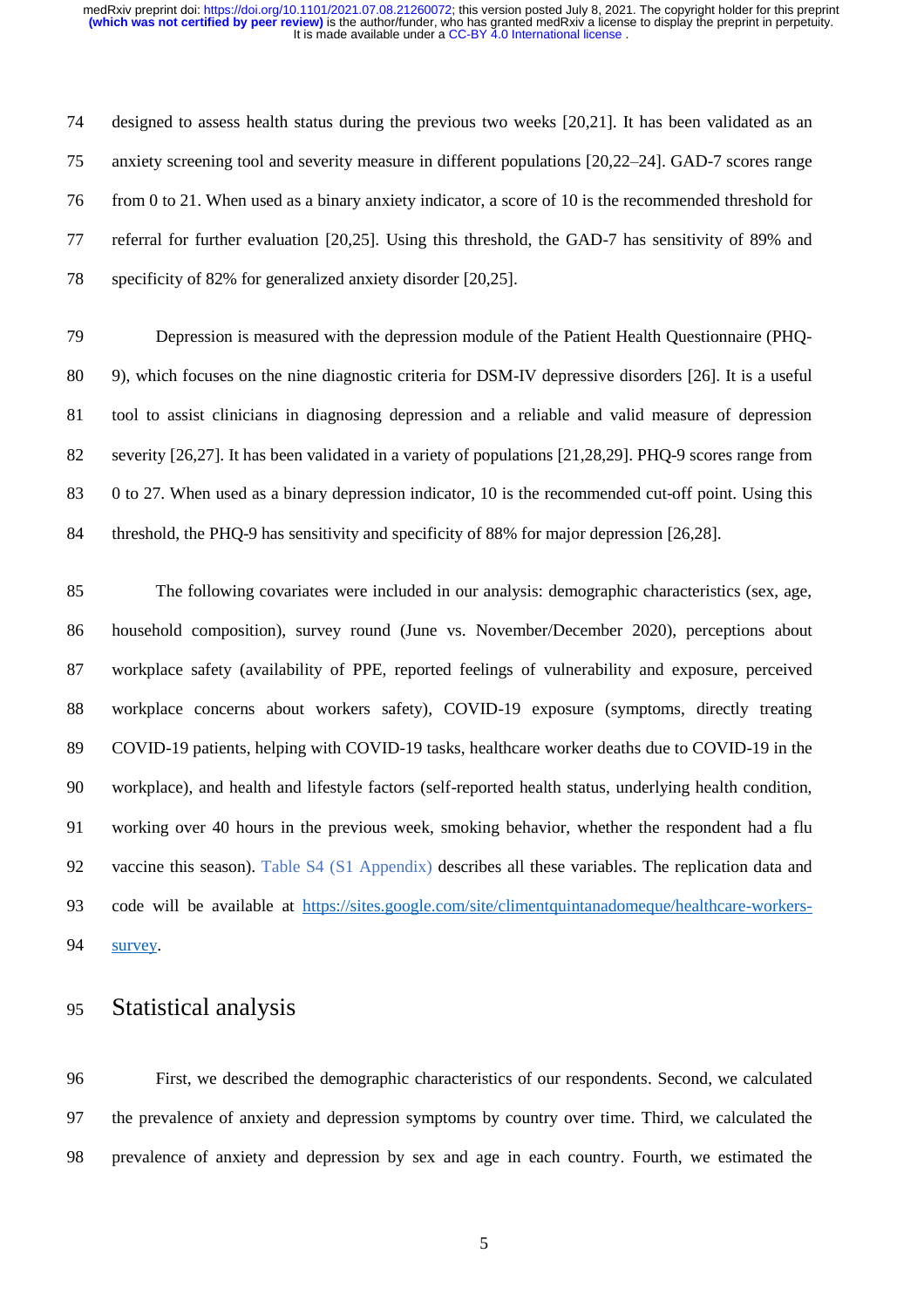perceptions of workplace safety and exposure to COVID-19 by country over time. Finally, we used multivariable logistic regression to estimate odds ratios (ORs) for the association between anxiety (and depression) symptoms and the aforementioned covariates, controlling for occupational categories (e.g. in the UK: Consultant, SAS doctor, Specialty registrar, Junior doctor core training, Junior doctor foundation year, General practitioner, General practitioner trainee) and institutional fixed effects (i.e. COMB, COMG, Anaao-Assomed, FIMMG, RCPSG, RCSEd). Stata statistical software version 16.1 (StataCorp) was used for statistical analyses. P-values were 2-sided and statistical significance was set at p<0.05. Data were analyzed from March 4 to June 4, 2021.

## **Results**

 **Table 1** presents demographic characteristics of the participants by medical organization and 109 round. The total number of respondents is as follows: 1,849 in Catalonia (n=876 in round 1, n=973 in round 2); 2,574 in Italy (n=1,637 in round 1, n=937 in round 2); 852 in the UK (n=512 in round 1, n=340 in round 2). Table S5 (S1 Appendix) documents the number of observations from the raw data to the study sample. The percentage of respondents who were women and men differs across countries. In Italy, it is similar (50%). However, over 64% of respondents were women in Catalonia and below 35% in the UK. The age distribution of respondents also varies by country. The percentage of respondents younger than 60 years is over 83% in the UK, below 73% in Catalonia and below 60% in Italy. Both the monthly COVID-19 case and rates increased between the two data collection rounds. COVID-19 cases per 100,000 increased from 33.3 (June 2020) to 809.6 (November 2020) in Catalonia, from 12.5 (June 2020) to 836.3 (December 2020) in Italy, and from 55.6 (June 2020) to 927.1 (November 2020) in the UK. Between the two rounds of data collection, COVID-19 deaths per 100,000 increased from 2.4 to 22.2 in Catalonia, from 2.2 to 30.7 in Italy, and from 4.4 to 17.8 in the UK.

 **Table 1:** Demographic characteristics of respondents and prevalence of and mortality from COVID-19

| . | . | $- - -$<br>$\sim$ |  |
|---|---|-------------------|--|
|   |   |                   |  |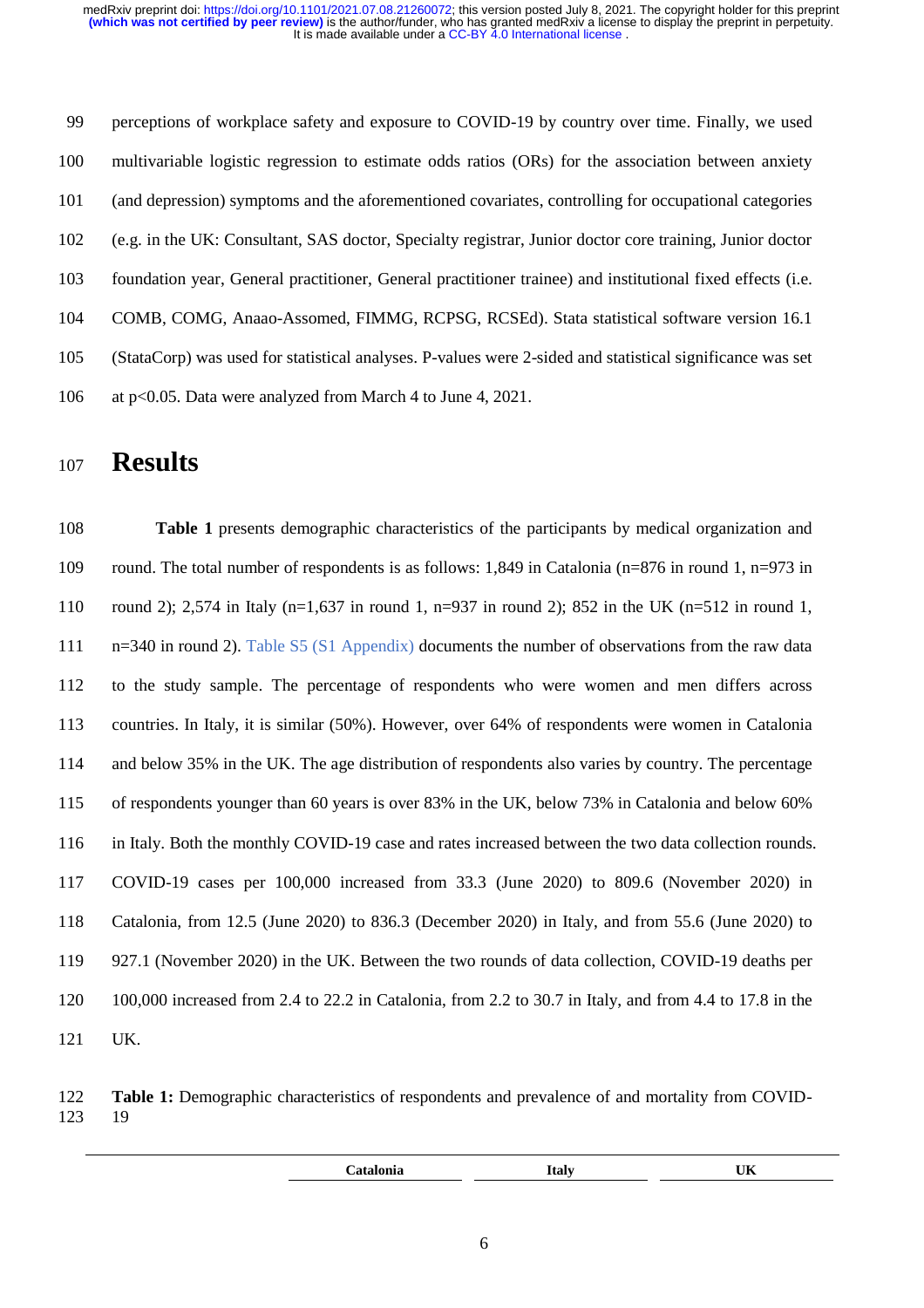|                                                                 | Round 1     | Round 2     | Round 1     | Round 2     | Round 1     | Round 2     |  |  |  |  |
|-----------------------------------------------------------------|-------------|-------------|-------------|-------------|-------------|-------------|--|--|--|--|
| Panel A. Demographic characteristics of respondents, $n$ (%)    |             |             |             |             |             |             |  |  |  |  |
| Men                                                             | 311 (35.50) | 326 (33.50) | 846 (51.68) | 468 (49.95) | 358 (69.92) | 358 (65.00) |  |  |  |  |
| Women                                                           | 565 (64.50) | 647 (66.50) | 791 (48.32) | 469 (50.05) | 154 (30.08) | 154 (35.00) |  |  |  |  |
| Age < 60                                                        | 633 (72.26) | 702 (72.15) | 907 (55.41) | 562 (59.98) | 427 (83.40) | 427 (84.12) |  |  |  |  |
| $Age \geq 60$                                                   | 243 (27.74) | 271 (27.85) | 730 (44.59) | 375 (40.02) | 85 (16.60)  | 85 (15.88)  |  |  |  |  |
|                                                                 |             |             |             |             |             |             |  |  |  |  |
| Panel B. Prevalence of and mortality from COVID-19, per 100,000 |             |             |             |             |             |             |  |  |  |  |
| COVID-19 cases per 100,000                                      | 33.3        | 809.6       | 12.5        | 836.3       | 55.6        | 927.1       |  |  |  |  |
| COVID-19 deaths per 100,000                                     | 2.4         | 22.2        | 2.2         | 30.7        | 4.4         | 17.8        |  |  |  |  |

 Notes: Percentages reported in parentheses. Data on COVID-19 cases comes from [idescat.cat](https://www.idescat.cat/indicadors/?id=anuals&n=13746) (Catalonia), ourworldindata.org (Italy), and [GOV.UK](https://coronavirus.data.gov.uk/) (UK). Round 1 corresponds to June 2020 for all countries; Round 2 corresponds to November 2020 for Catalonia and the UK and December 2020 for 127 Italy.

 **Fig 1** documents the prevalence of moderate/above-moderate symptoms of anxiety (GAD-7≥10) and depression (PHQ-9≥10) by country over time. In June 2020 the prevalence of moderate anxiety (panel A) was higher in Italy (24.6% [95% CI, 22.5%-26.7%]) than in Catalonia (15.9% [95% CI, 13.4%-18.3%]) and the UK (11.7% [95% CI, 8.9%-14.5%]). A similar conclusion emerges when looking at round 2. In June 2020, the prevalence of moderate/above-moderate depression (panel B) was highest in Italy (20.1% [95% CI, 18.2%-22.0%]), second highest in Catalonia (17.4% [95% CI, 14.8%-19.9%]), and lowest in the UK (13.7% [95% CI, 10.7%-16.7%]). In round 2, the prevalence of moderate/above-moderate depression is higher in Italy (21.7% [95% CI, 19.0%-24.3%]) than in Catalonia (15.9% [95% CI, 13.6%-18.2%]). Figure S3 (S1 Appendix) presents a further breakdown of the prevalence of symptoms depending on intensity.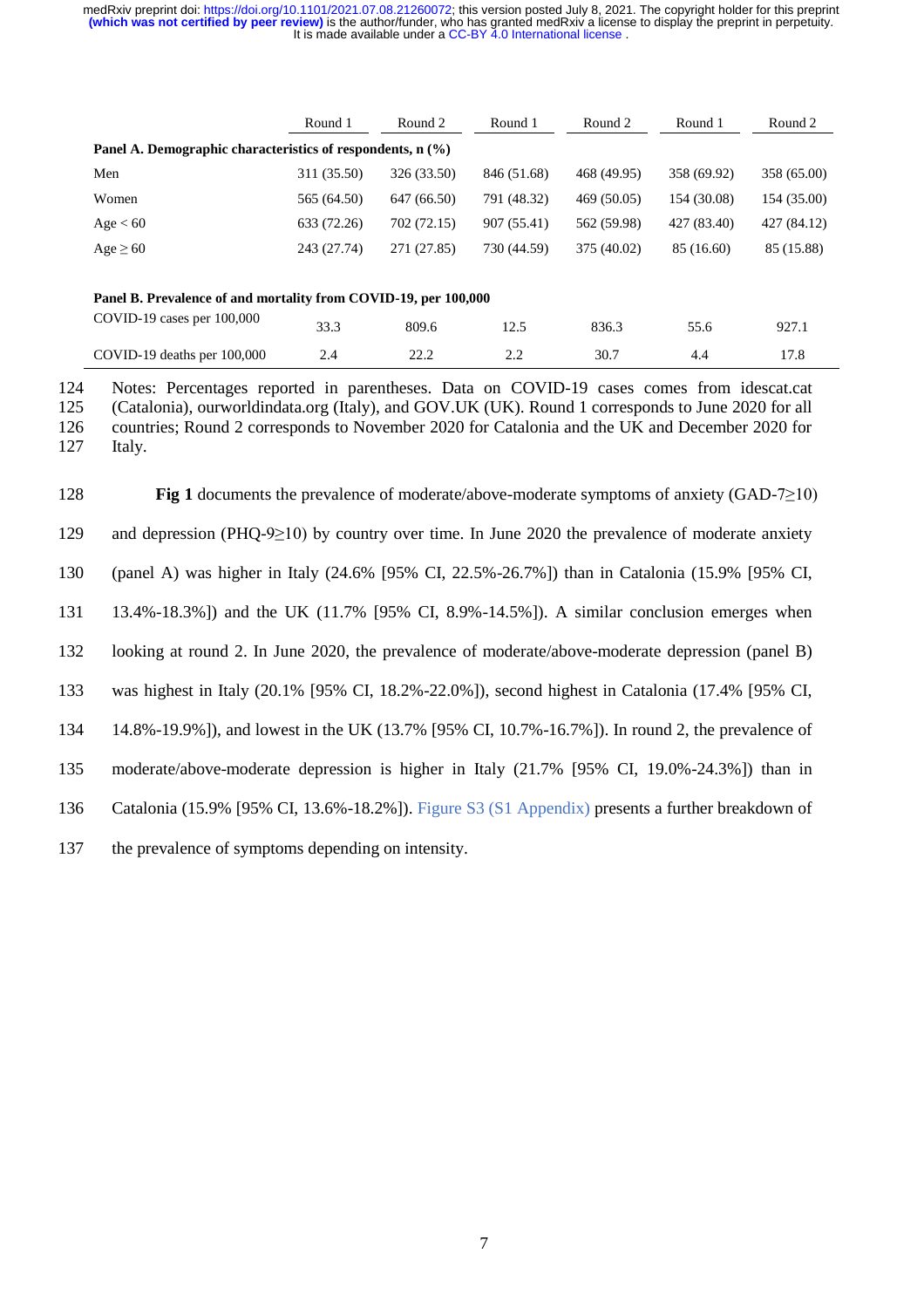

 **Fig 1. Prevalence of anxiety and depression symptoms by country over time.** Grey bar corresponds to Nov 2020 for Catalonia and UK, and to Dec 2020 for Italy. Anxiety symptoms =1 if 141 GAD-7  $\geq$  10 and depression symptoms =1 if PHQ-9  $\geq$  10. 95% confidence intervals.

 **Fig 2** investigates the differences in the prevalence of moderate/above-moderate symptoms of anxiety and depression by sex and age across countries. Panel A shows that the prevalence of moderate/above-moderate symptoms of anxiety is higher among women than among men in Catalonia (women: 17.3%, [95% CI, 15.2%-19.5%], men: 10.2%, [95% CI, 7.9%-12.6%]) and Italy (women: 32.4%, [95% CI, 29.8%-35.0%], men: 19.7%, [95% CI, 17.6%-21.9%]). Panel B shows that the prevalence of moderate/above-moderate symptoms of depression is higher among women than among men in Catalonia (women: 19.0%, [95% CI, 16.8%-21.2%], men: 12.1%, [95% CI, 9.6%-14.6%]) and Italy (women: 26.3%, [95% CI, 23.8%-28.7%], men: 15.3%, [95% CI, 13.4%-17.3%]). Panel C shows that the prevalence of moderate/above-moderate symptoms of anxiety is higher among younger (<60 y) than older (≥60 y) respondents in all three countries: Catalonia (<60 y: 17.0%, [95% CI,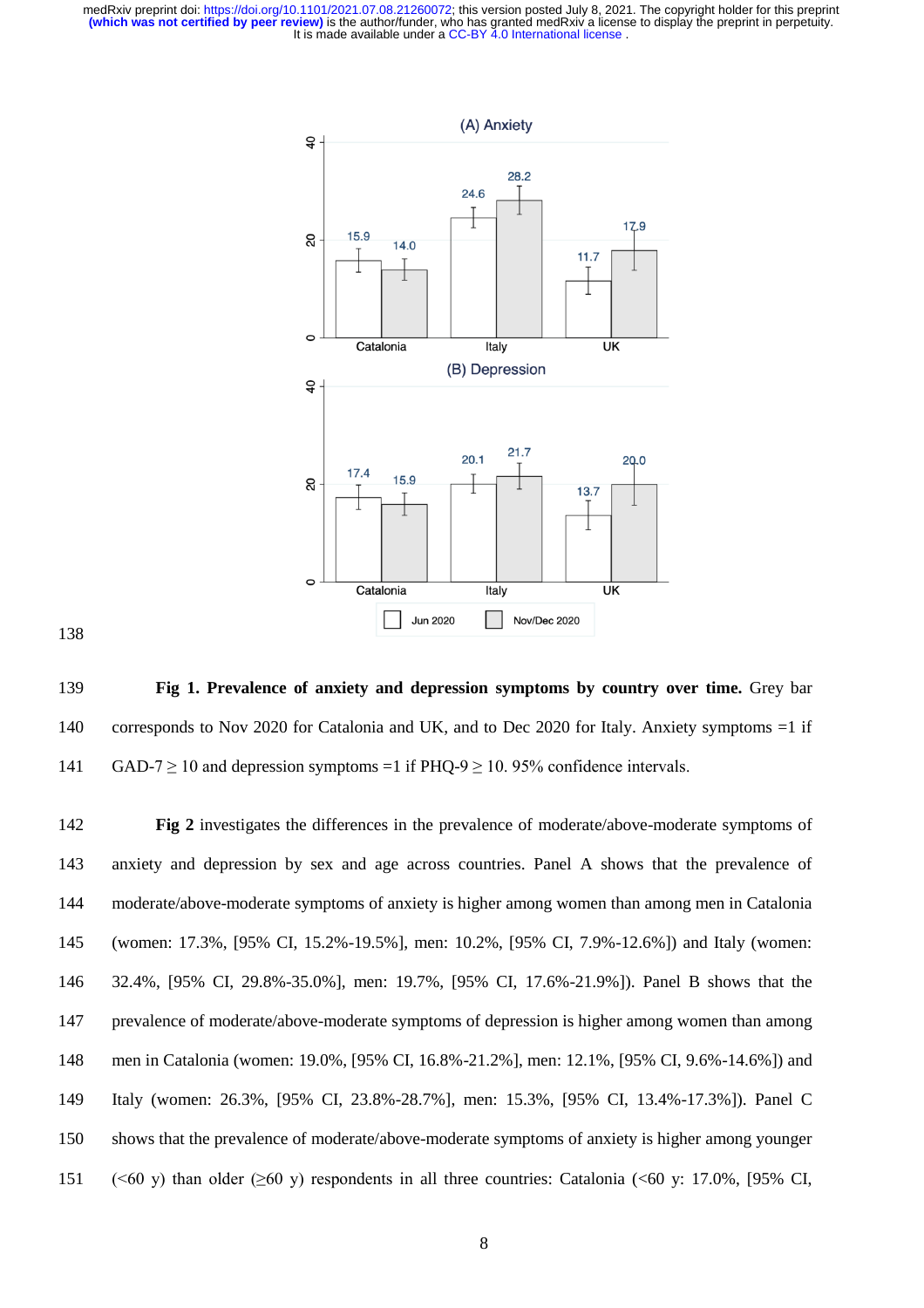- 15.0%-19.0%], ≥60 y: 9.3%, [95% CI, 6.8%-11.9%]), Italy (<60 y: 29.3%, [95% CI, 26.9%-31.6%],
- 153  $\geq 60$  y: 21.5%, [95% CI, 19.0%-23.9%]), and the UK (<60 y: 15.6%, [95% CI, 12.9%-18.2%],  $\geq 60$  y:
- 7.2%, [95% CI, 2.8%-11.5%]). Similarly, Panel D shows that the prevalence of moderate/above-
- 155 moderate symptoms of depression is higher among younger ( $\leq 60$  y) than older ( $\geq 60$  y) respondents
- across all countries.



 **Fig 2. Prevalence of anxiety and depression by sex and age across countries.** Grey bars are 159 for women (panel A and B) and over 60 (panels C and B). Anxiety symptoms =1 if GAD-7  $\geq$  10 and 160 depression symptoms =1 if PHQ-9  $\geq$  10.95% confidence intervals.

 **Fig 3** describes perceptions of workplace safety and exposure to COVID-19. Around half of Italian respondents disagreed with the statement "my workplace is providing me with the necessary PPE" was found in Italy in June 2020 (50.1%, [95% CI, 47.6%-52.6%] (panel A). This decreased to 30.1% [95% CI, 27.1%-33.1%] in December 2020. In Catalonia, the percentage was 25.8% [95% CI, 22.8%-28.7%] in June 2020, and decreased to 15.4% [95% CI, 13.0%-17.7%] in November 2020. In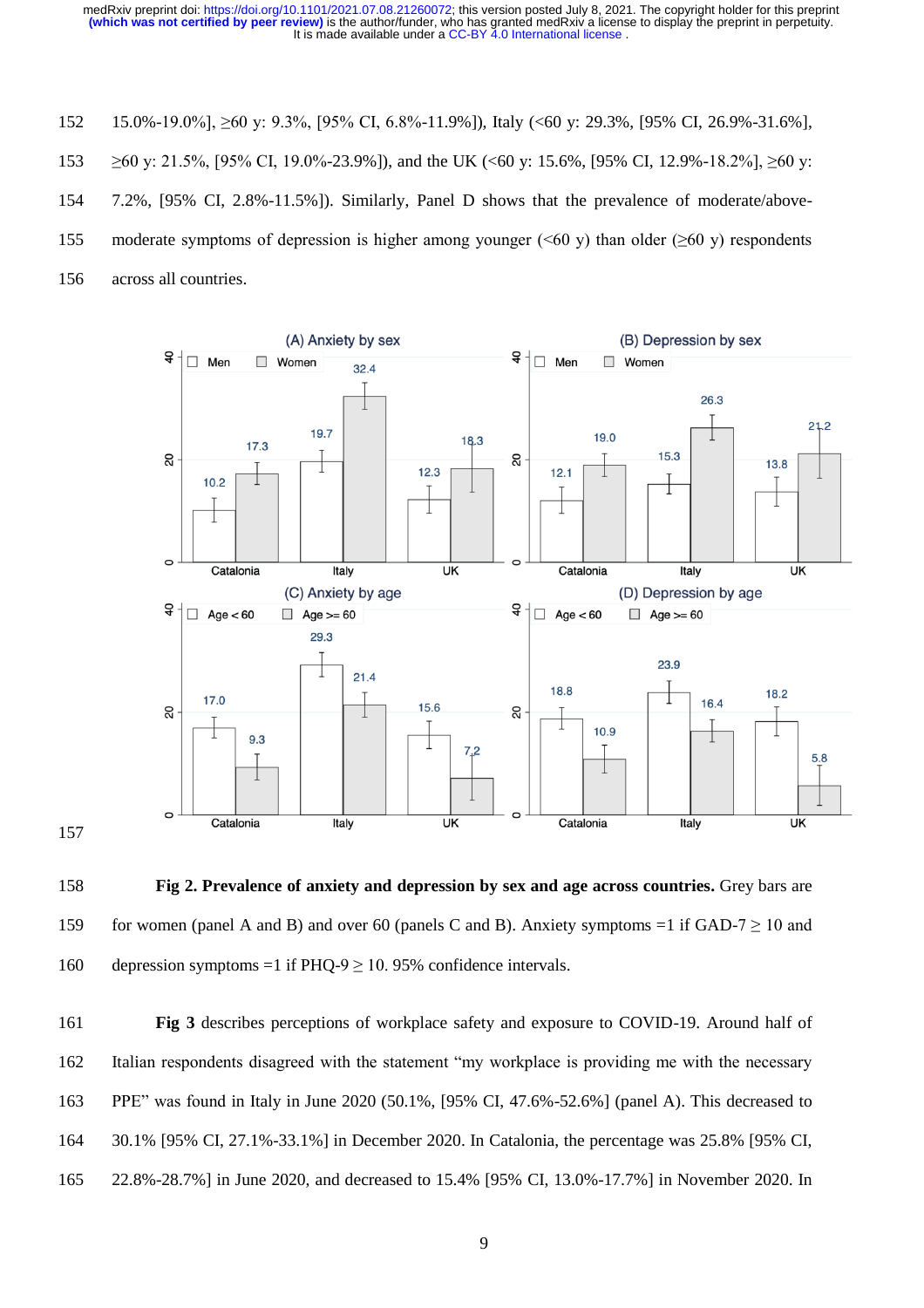the UK, 16.1% [95% CI, 12.9%-19.4s%] of respondent disagreed with this statement in June 2020 and only 1 in 10 respondents disagreed with this statement in November 2020 (10.1%, [95% CI, 6.8%-13.3%]). Panel B shows that the percentage of respondents who agreed with the statement "I feel vulnerable and exposed at work" remained constant between rounds; including 1 in 5 respondents in Catalonia and the UK, and nearly 1 in 2 in Italy. It is notable that the country with the lowest rates of perceived workplace safety (Italy) also has the highest rates of anxiety symptoms.



 **Fig 3. Perceptions of safety and COVID-19 exposure in the workplace.** Panel A: Percentage of respondents who do not agree with the statement "my workplace is providing me with the necessary Protective Personal Equipment". Panel B: Percentage of respondents who agree/strongly agree with the statement "I feel vulnerable and exposed at work". Panel C: Percentage of percentage of respondents who "directly looked after COVID-19 patients last week. Panel D: Percentage of respondents who are aware of "at least one COVID-19 death among healthcare workers in their workplace".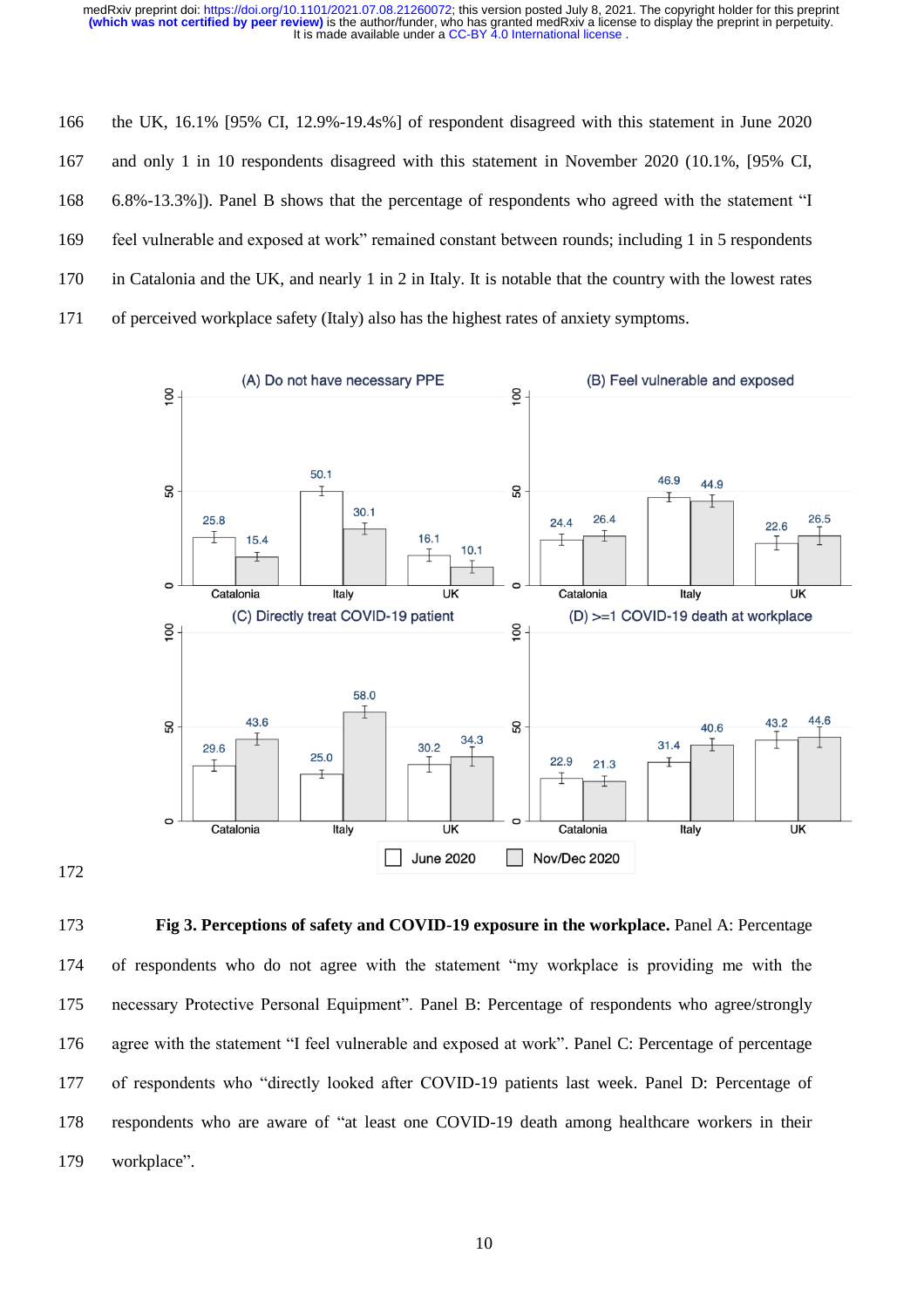Panel C illustrates that the proportion of respondents that have "directly looked after COVID- 19 patients last week" increased between June and November 2020 in Catalonia (29.6%, [95% CI, 26.6%-32.7%] to 43.4%, [95% CI, 40.4%-46.8%]) and between June and November 2020 in Italy (25.0% [95% CI, 22.9%-27.1%] to 58.0% [95% CI, 54.8%-61.2%]). In contrast, the percentage remained similar between the two rounds in the UK (30.2% [95% CI, 26.1%-34.2%] vs. 34.3% [95% CI, 29.2%-39.4%]). Lastly, Panel D shows that 1 in 5 respondents in Catalonia were aware of at least one COVID-19 death among healthcare workers in their workplace in June 2020 and November 2020. In Italy, this ratio increased from 1 in 3 in June 2020 (31.4%, [95% CI, 29.1%-33.7%]) to 2 in 5 in December 2020 (40.6%, [95% CI, 37.4%-43.8%]). In the UK, it remained constant at about 1 in 3 respondents. The increase across survey rounds in the percentage of medical doctors directly treating COVID-19 patients in the last week in Catalonia and Italy, matches the evolution of the pandemic reported in Table 1.

 After pooling together all countries and the two rounds of data, **Fig 4** displays the odds-ratios (ORs) of various risk factors estimated using a multivariable logit specification with binary anxiety and depression indicators as the dependent variables. Controlling for health behaviors (smoking behavior, having had the flu vaccine), household composition (living with children under 5 and living with someone over 60), occupational categories and medical organizations indicators, women, younger individuals (< 60 years), those who feel vulnerable and exposed at work, those who think that their workplace has shown little concern for their safety, those who directly looked after COVID-19 patients last week, those with poor health status, and those who worked over 40 hours last week had higher odds of anxiety and/or depression symptoms.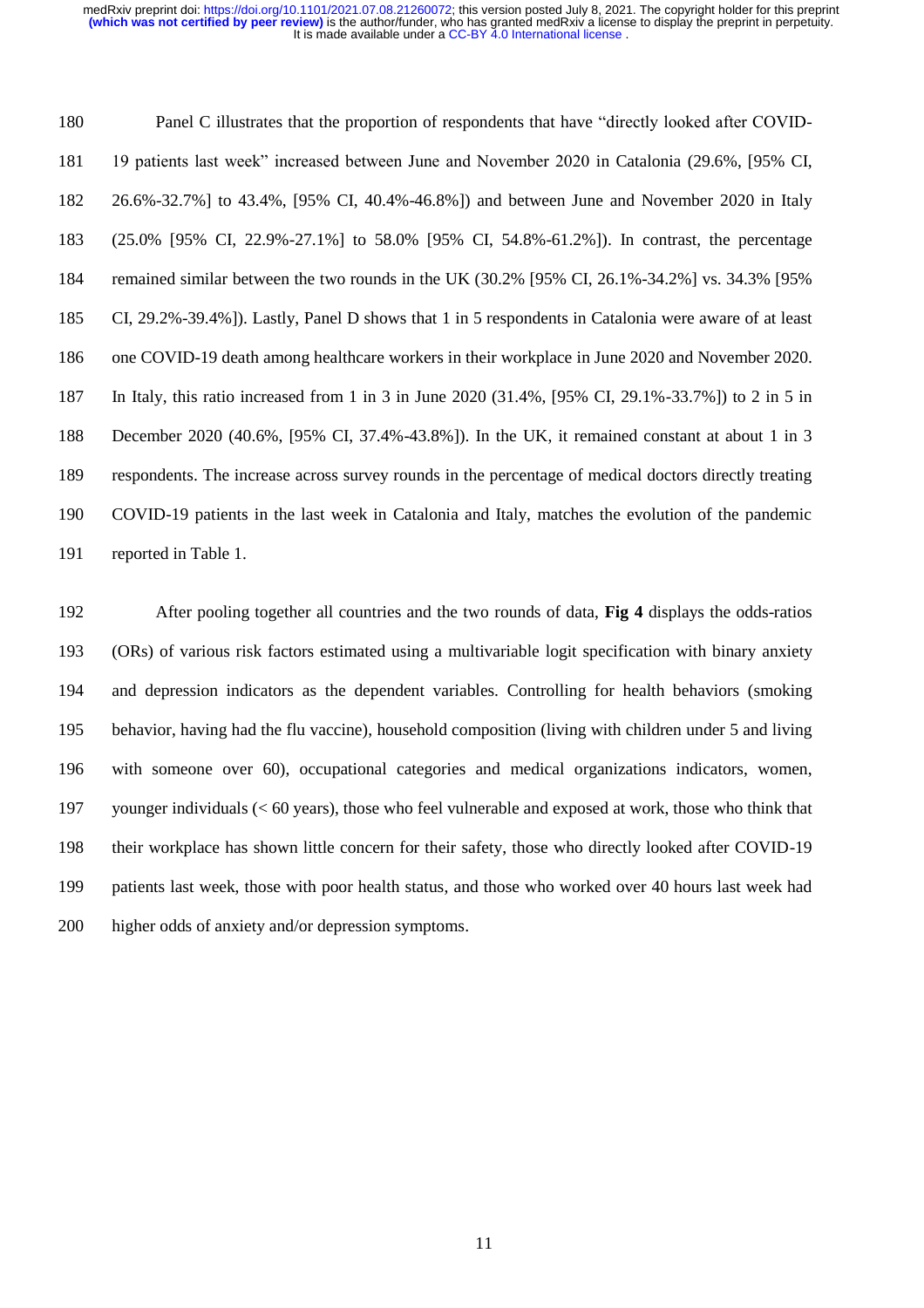

#### 

 **Fig 4. Risk factors of anxiety and depression symptoms, odds ratios and 95 % CI.** The figure displays the odds ratio of each variable (and its corresponding 95% CI) from a multivariable logistic regression pooling across all countries and timepoints. The dependent variable are binary indicators for anxiety (circle markers) or depression (diamond markers). In addition to the variables listed in the figure, the regression also controls for indicators for smoking, a flu vaccine this season, living with a child under 5, living with someone over 60, occupational codes, and institutional codes. Table S6 (S1 Appendix) reports full regression tables for the pooled sample and separate countries.

 Women had higher odds of anxiety (OR=1.77 [95% CI, 1.50-2.07]) and depression (OR=1.76 [95% CI, 1.49-2.09]) compared to men. Compared with individuals above 60 years, younger individuals had higher odds of anxiety (OR=1.49 [95% CI, 1.22-1.82]) and depression (OR=1.58 [95% CI, 1.28-1.96]). A reported lack of necessary PPE in the workplace was associated with higher odds of anxiety (OR=1.39 [95% CI, 1.15-1.68]) and depression (OR=1.27 [95% CI, 1.04-1.56]). Respondents who felt vulnerable or exposed in their workplace had greater odds of anxiety and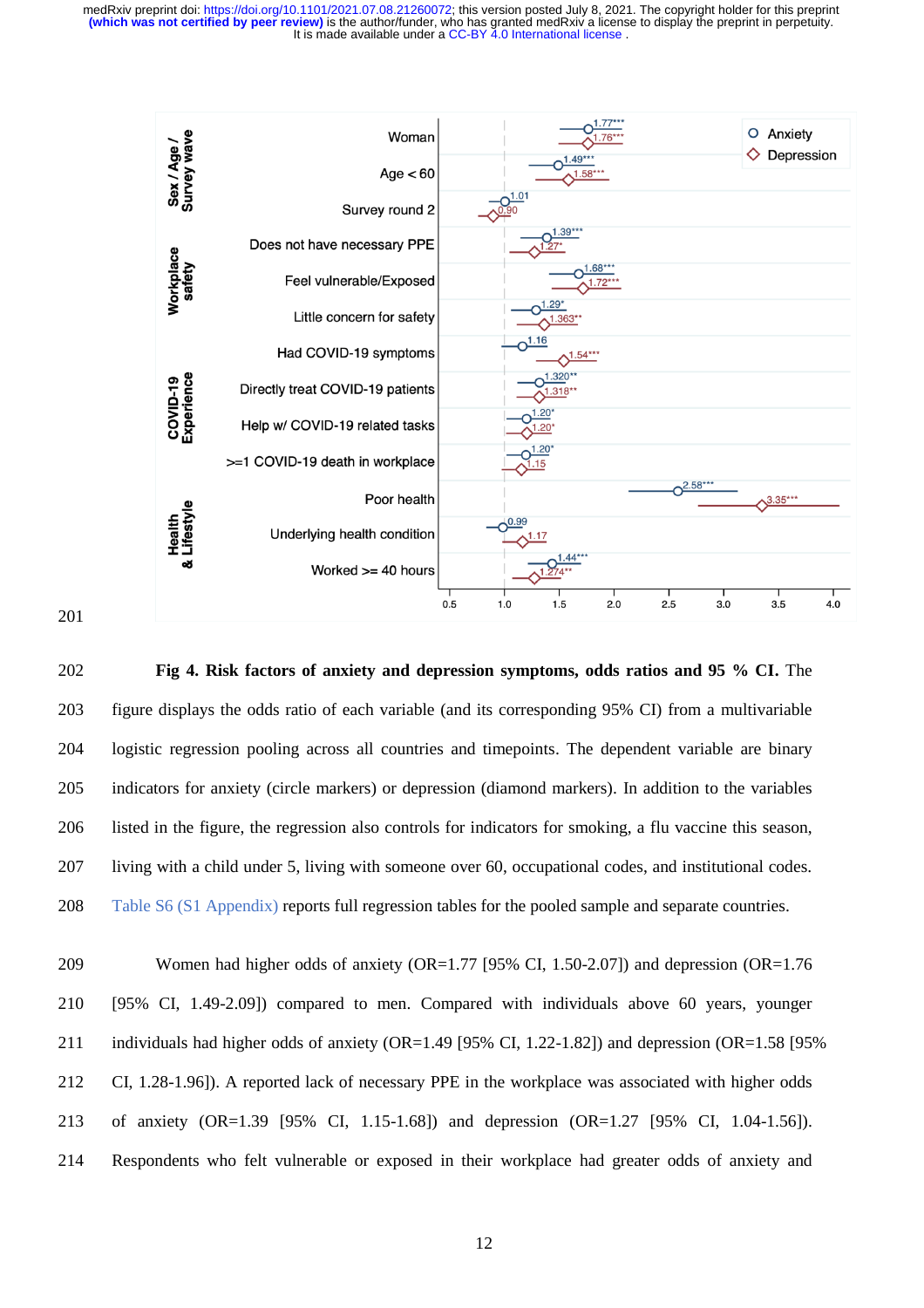depression symptoms compared with people who did not feel vulnerable or exposed (OR=1.68 [95% CI, 1.41-2.00]; OR=1.72 [95% CI, 1.43-2.06]). Compared with people who reported a fair/good health status, individuals who reported a poor health status had higher odds of anxiety (OR=2.58 [95% CI, 2.13-3.13]) and depression (OR=3.35 [95% CI, 2.76-4.06]). Compared with individuals who worked below 40 hours, those who worked 40 hours or more last week had higher odds of anxiety (OR=1.44 [95% CI, 1.21-1.70]) and depression (OR=1.27 [95% CI, 1.07-1.52]). Table S6 (S1 Appendix) shows that these patterns hold for specific countries too.

## **Discussion**

 This is one of the few studies to provide a multi-country analysis of the mental wellbeing of medical doctors at two timepoints during the COVID-19 pandemic. Among respondents from Italy, Catalonia and the UK, the prevalence of anxiety and depression was highest among medical doctors in Italy, with 1 in 4 suffering from anxiety symptoms in June and December 2020 and 1 in 5 suffering from depression symptoms over the same period. Within each country, no difference in the prevalence of anxiety and depression were reported between the first and second rounds of the survey. Hence, we cannot discard that the mental health repercussions of the pandemic are persistent.

 In Catalonia, Italy, and the UK, higher risk of anxiety and depression symptoms are found among women, individuals below 60 years old, those feeling vulnerable/exposed at work, and those in poor health. These associated risk factors provide a few possible reasons for the variation in the prevalence of anxiety and depression across countries. For example, the percentage of respondents who report a lack of necessary PPE and report feeling vulnerable and exposed at work are highest in Italy, where rates of anxiety and depression are also highest.

 Our findings are consistent with other studies that have examined the rates of anxiety and depression among healthcare workers during the pandemic. In Spain, Alonso et al [30] find that among 9,138 respondents (26.4% physicians, 77.3% women) working in 6 places (including Catalonia) during May and September 2020, the prevalence of depression (PHQ-8≥10) and anxiety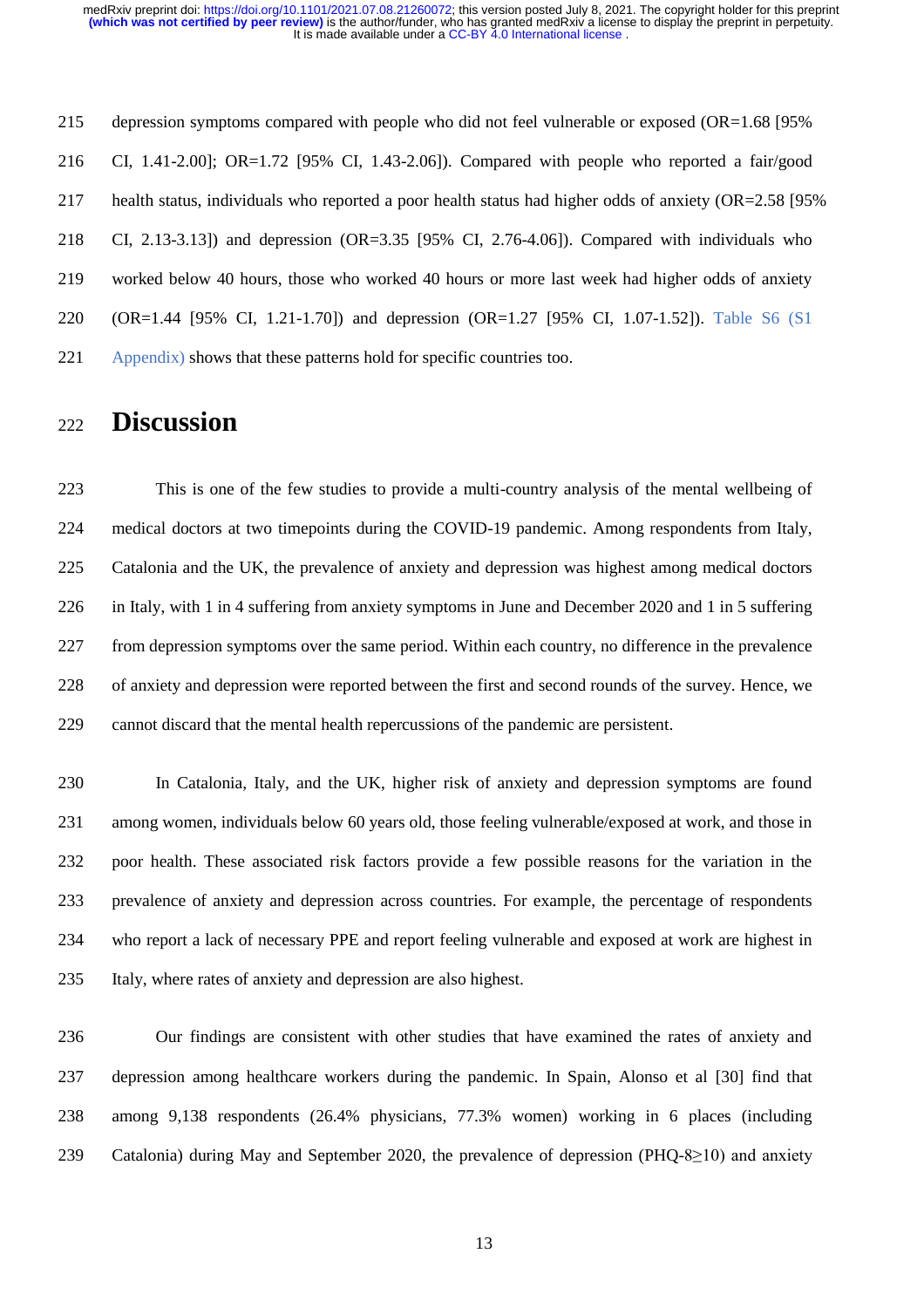(GAD-7≥10) is 22.4% (vs. 16.5% in our Catalan sample) and 17.0% (vs. 14.9% in our Catalan sample). In Italy, Rossi et al [31] find that among 1,379 respondents (31.4% physicians, 77.2% women) surveyed in March 2020, the prevalence of depression (PHQ-9≥15) and anxiety (GAD-7≥15) was 24.7% (vs. 6.6% in our Italian sample) and 19.8% (vs. 9.5% in our Italian sample). Conti et al [32,33] find similar magnitudes. In the UK, Greenberg et al [34] find that among 709 staff (41% doctors) working in English hospitals in summer 2020, the prevalence of moderate (PHQ-9≥10) and 246 severe (PHQ-9 $\geq$ 20) depression was 37% and 6%, respectively (26% and 6% among doctors, vs. 16.2% and 2.7% in our UK sample), and that the prevalence of moderate (GAD-7≥10) and severe (GAD- 7≥15) anxiety was 27% and 11%, respectively (20% and 8% among doctors, vs. 14.2% and 5.9% in our UK sample). Greene et al [35] find comparable rates.

 Our findings are also consistent with studies investigating risk factors of mental health among healthcare workers. In a review of 24 studies, De Kock et al. [7] show that risk factors include underlying health, being female, concerns about workplace safety [36,37], contact with COVID-19 [8,38,39], and concerns about the wellbeing of others [36]. In Spain, Alonso et al [30] find that healthcare professionals frequently exposed to COVID-19 patients are statistically significantly more like to experience mental health disorders (OR=3.98, 95% CI: 3.27-4.85). In Italy, Rossi et al [31] find that being female is associated with higher GAD-7 (OR=2.18, 95% CI: 1.49-3.19) and PHQ-9 scores (OR=2.03, 95% CI: 1.44-2.87). In the UK, Siddiqui et al. [40] find that among 558 healthcare professionals (51% doctors, 31% nurses), concerns about exposure to COVID-19 and the lack of PPE are important causes of anxiety.

 **Contributions.** Our study contributes to monitoring the mental wellbeing of medical doctors during the COVID-19 pandemic. Including multiple countries and timepoints allow comparison between different settings, and how the pandemic has impacted medical doctors at different points during the pandemic. The similar patterns across countries suggest that our findings may be generalizable to other European settings. Rather than relying on online convenience samples, our sampling technique relies on the institutional mailing lists of medical organizations. In comparison to previous studies, we focus on medical doctors rather than a broader group of healthcare workers.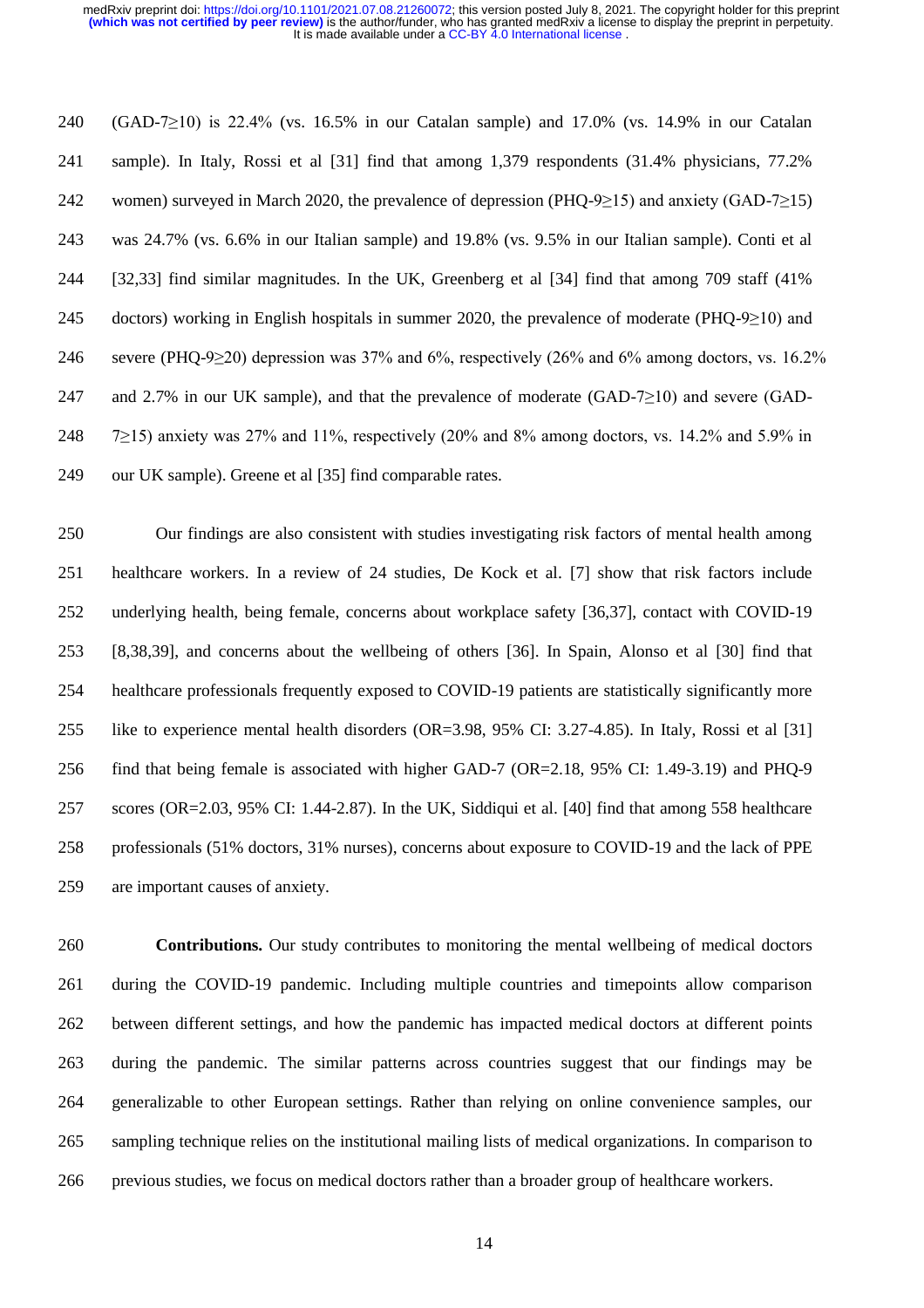**Limitations.** This study has several limitations. First, when comparing two cross-sectional surveys for each country, we were not comparing the same individuals. Differences in prevalence of mental health symptoms could be driven by changes in sample composition across waves. Relatedly, the survey did not take place at the same point during an epidemic wave in data collections round 1 and 2.

 Second, participants in our survey are not necessarily representative of the underlying populations of medical doctors and may be self-selected since they voluntarily take part in the survey. Reporting bias is likely. If individuals with symptoms were more likely to respond (e.g. to express grievances), then our estimates may be higher than the population average. Conversely, if individuals with above-average symptoms are less likely to respond (e.g. due to time constraints), then our estimates may be below the population average.

 Third, anxiety and depression symptoms may not be comparable across countries due to different reporting norms in the GAD-7 and PHQ-9 questionnaires. Reassuringly, our pooled multivariable logistic regressions produce similar results even when controlling for occupation and institution fixed effects.

 Finally, our measures of anxiety and depression are not based on an objective diagnosis made by a clinician.

## **Conclusion**

 The COVID-19 pandemic has been classified as a traumatic event [1]. Healthcare workers have arguably had the most direct and longest exposure to this disease. Our study identified a high prevalence of anxiety and depression among medical doctors in both first and second wave of the pandemic, contributing to a wider literature examining the effects of traumatic events on mental wellbeing [41], especially on those who are most exposed because of the demands of their occupation. The results of this study suggest that institutional support for healthcare workers, and in particular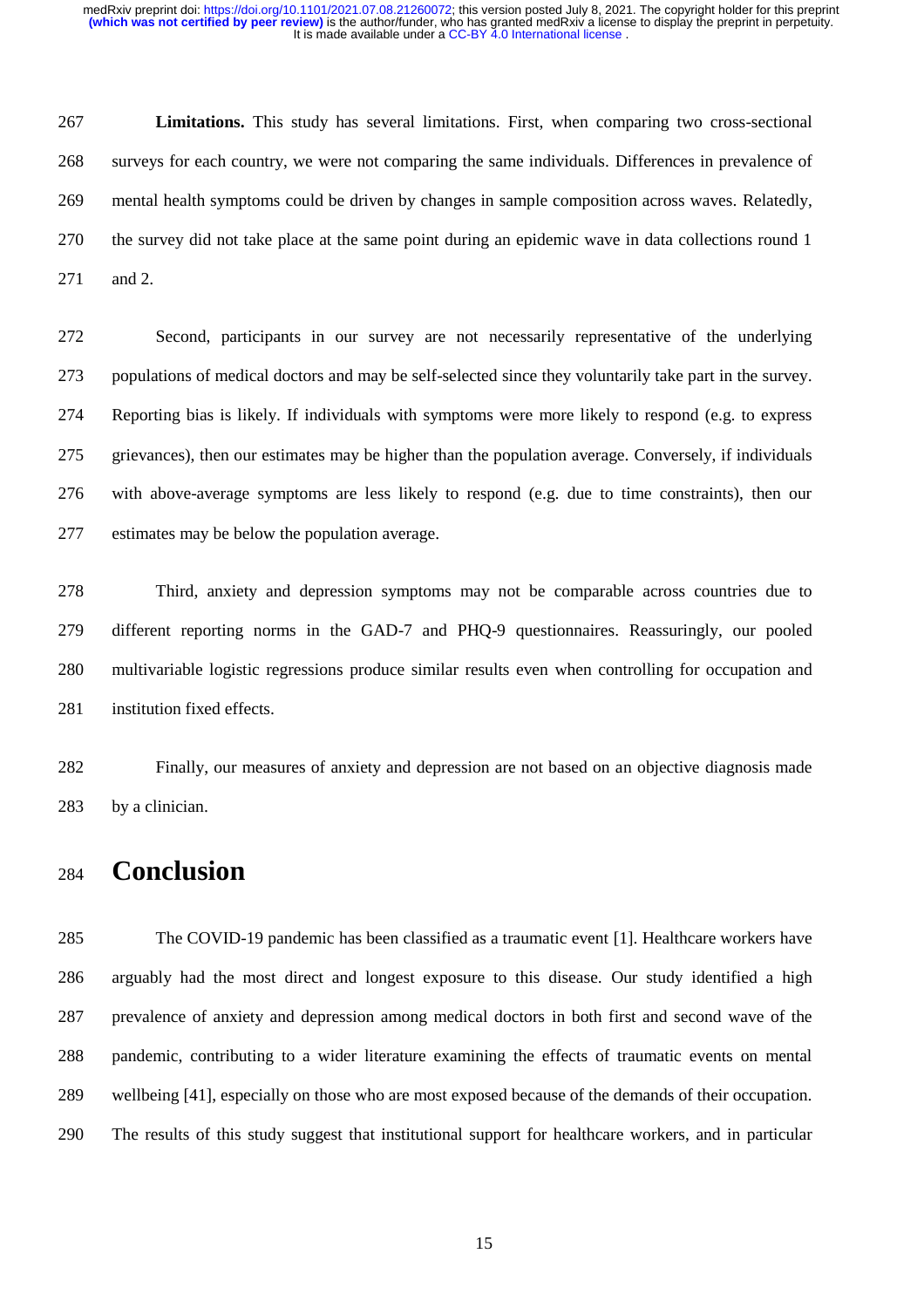medical workers, is important in protecting and promoting their mental health in the current and in future pandemics.

## **Acknowledgements**

 This study was approved by the University of Exeter Business School Research Ethics Committee (eUEBS003024).

 We are grateful to COMB (Barcelona Medical Council), COMG (Girona Medical Council), Anaao-Assomed (Union of physicians and healthcare executives), FIMMG (Union of general practitioners), RCPSG (Royal College of Physicians and Surgeons of Glasgow), and RCSEd (Royal College of Surgeons of Edinburgh) for their collaboration. We are grateful to the participants in our survey. We thank Sr. Miquel Creixell Tramuns and Dr. Climent Quintana Escandell for their help in the design and translation of the survey in Catalan, and Sra. Anna Mitjans, Sra. Mariajosé Verdú, Dr. Jaume Padrós i Selma, Dr. Josep Vilaplana, Prof. Jackie Taylor, Mr. David Thomson, Dottoresa Silvia Procaccini, Prof. Vincenzo Galasso and Dr. Francesco Longo for their help in distributing our survey.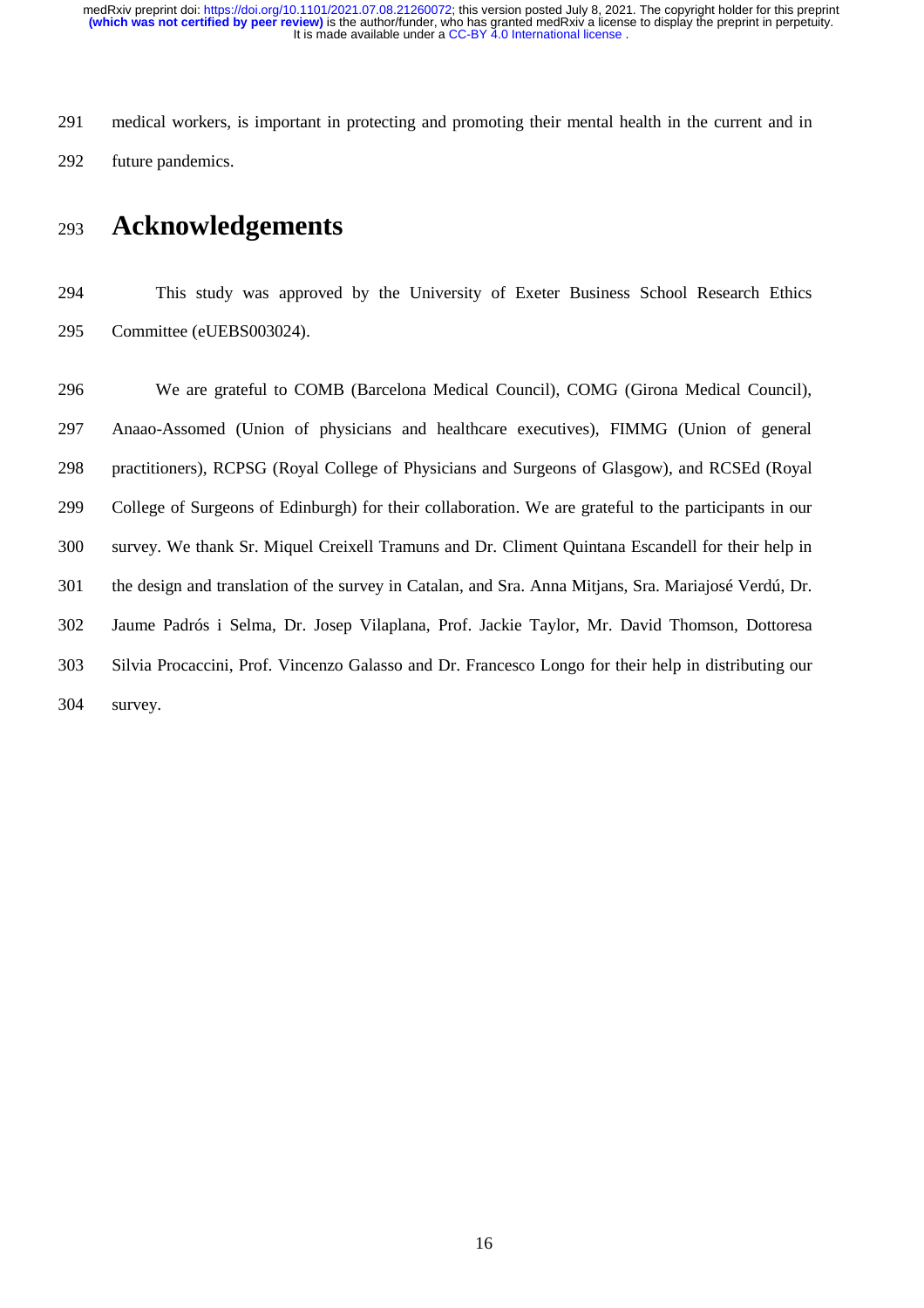## **References**

- 1. Ettman CK, Abdalla SM, Cohen GH, Sampson L, Vivier PM, Galea S. Prevalence of Depression Symptoms in US Adults Before and During the COVID-19 Pandemic. JAMA Netw Open. 2020 Sep 2;3(9):e2019686–e2019686.
- 2. Aknin L, Neve J-ED, Dunn E, Fancourt D, Goldberg E, Helliwell J, et al. Mental Health During the First Year of the COVID-19 Pandemic: A Review and Recommendations for Moving Forward [Internet]. PsyArXiv; 2021 [cited 2021 Jul 6]. Available from: https://psyarxiv.com/zw93g/
- 3. Proto E, Quintana-Domeque C. COVID-19 and mental health deterioration by ethnicity and gender in the UK. PLOS ONE. 2021 Jan 6;16(1):e0244419.
- 4. Health and Safety Executive UK. Work-related stress, anxiety or depression statistics in Great Britain, 2020 [Internet]. [cited 2021 May 19]. Available from: https://www.hse.gov.uk/statistics/causdis/stress.pdf
- 5. Otgonbaatar D, Ts L, Ariunaa D, Tundevrentsen A, Naranbaatar N, Munkhkhand J. Occupational Stress in Nurse sAA<br/>shr>—The Study Provided during the Urged Pandemic COVID-19 Quarantine Period. Psychology. 2020 May 28;11(05):704.
- 6. Raudenská J, Steinerová V, Javůrková A, Urits I, Kaye AD, Viswanath O, et al. Occupational burnout syndrome and post-traumatic stress among healthcare professionals during the novel coronavirus disease 2019 (COVID-19) pandemic. Best Pract Res Clin Anaesthesiol. 2020 Sep 1;34(3):553–60.
- 7. De Kock JH, Latham HA, Leslie SJ, Grindle M, Munoz S-A, Ellis L, et al. A rapid review of the impact of COVID-19 on the mental health of healthcare workers: implications for supporting psychological well-being. BMC Public Health. 2021 Jan 9;21(1):104.
- 8. Lai J, Ma S, Wang Y, Cai Z, Hu J, Wei N, et al. Factors Associated With Mental Health Outcomes Among Health Care Workers Exposed to Coronavirus Disease 2019. JAMA Netw Open. 2020 Mar 23;3(3):e203976–e203976.
- 9. Xiao H, Zhang Y, Kong D, Li S, Yang N. The Effects of Social Support on Sleep Quality of Medical Staff Treating Patients with Coronavirus Disease 2019 (COVID-19) in January and February 2020 in China. Med Sci Monit Int Med J Exp Clin Res. 2020 Mar 5;26:e923549-1 e923549-8.
- 10. Aly HM, Nemr NA, Kishk RM, Elsaid NMA bakr. Stress, anxiety and depression among healthcare workers facing COVID-19 pandemic in Egypt: a cross-sectional online-based study. BMJ Open. 2021 Apr 1;11(4):e045281.
- 11. Maunder R, Hunter J, Vincent L, Bennett J, Peladeau N, Leszcz M, et al. The immediate psychological and occupational impact of the 2003 SARS outbreak in a teaching hospital. CMAJ Can Med Assoc J J Assoc Medicale Can. 2003 May 13;168(10):1245–51.
- 12. Bai Y, Lin C-C, Lin C-Y, Chen J-Y, Chue C-M, Chou P. Survey of Stress Reactions Among Health Care Workers Involved With the SARS Outbreak. Psychiatr Serv. 2004 Sep 1;55(9):1055–7.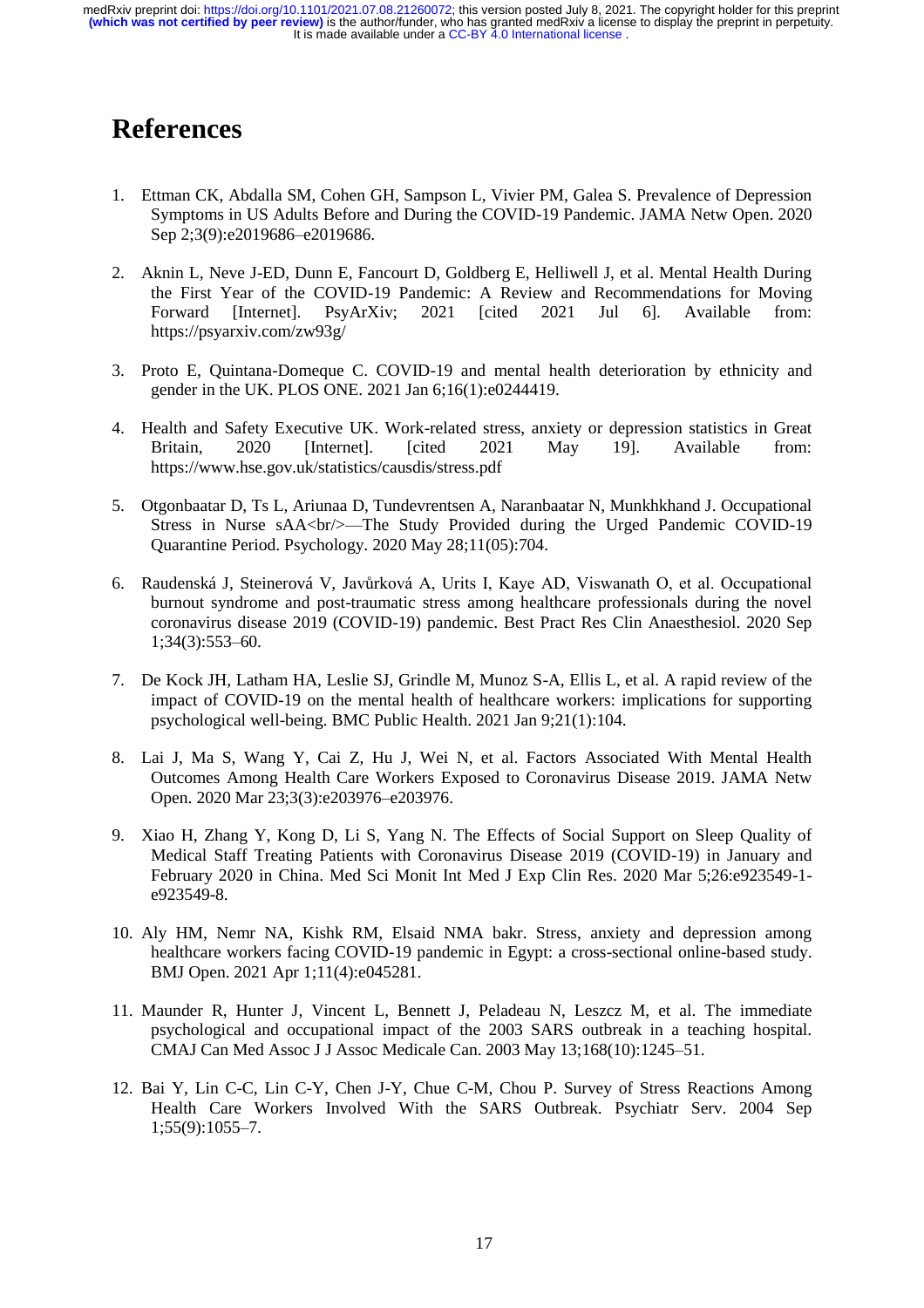- 13. Lee AM, Wong JG, McAlonan GM, Cheung V, Cheung C, Sham PC, et al. Stress and Psychological Distress among SARS Survivors 1 Year after the Outbreak. Can J Psychiatry. 2007 Apr 1;52(4):233–40.
- 14. Chua SE, Cheung V, Cheung C, McAlonan GM, Wong JW, Cheung EP, et al. Psychological Effects of the SARS Outbreak in Hong Kong on High-Risk Health Care Workers. Can J Psychiatry. 2004 Jun 1;49(6):391–3.
- 15. Cao W, Fang Z, Hou G, Han M, Xu X, Dong J, et al. The psychological impact of the COVID-19 epidemic on college students in China. Psychiatry Res. 2020 May 1;287:112934.
- 16. The State Council of China. A notification to set up nationwide psychological assistance hotlines against the 2019-nCoV outbreak. [Internet]. [cited 2021 May 18]. Available from: http://www.gov.cn/xinwen/2020-02/02/content\_5473937.htm
- 17. The Royal College of Nursing. COVID-19 (Coronavirus) and your mental wellbeing [Internet]. The Royal College of Nursing. [cited 2021 May 18]. Available from: /get-help/member-supportservices/counselling-service/covid-19-and-your-mental-wellbeing
- 18. Mind UK. Coronavirus accessing mental health treatment and support [Internet]. [cited 2021 May 18]. Available from: /information-support/coronavirus/accessing-treatment-and-supportduring-coronavirus/
- 19. Atalyar. 1,066 health professionals use the Tele Psychological Support service provided by the "la Caixa" Foundation and the Galatea Foundation [Internet]. Atalayar. 2021 [cited 2021 May 19]. Available from: https://atalayar.com/en/content/1066-health-professionals-use-telepsychological-support-service-provided-la-caixa
- 20. Spitzer RL, Kroenke K, Williams JBW, Löwe B. A brief measure for assessing generalized anxiety disorder: the GAD-7. Arch Intern Med. 2006 May 22;166(10):1092–7.
- 21. Williams N. The GAD-7 questionnaire. Occup Med. 2014 Apr 1;64(3):224–224.
- 22. Swinson RP. The GAD-7 scale was accurate for diagnosing generalised anxiety disorder. Evid Based Med. 2006 Dec;11(6):184.
- 23. Ruiz MA, Zamorano E, García-Campayo J, Pardo A, Freire O, Rejas J. Validity of the GAD-7 scale as an outcome measure of disability in patients with generalized anxiety disorders in primary care. J Affect Disord. 2011 Feb;128(3):277–86.
- 24. Löwe B, Decker O, Müller S, Brähler E, Schellberg D, Herzog W, et al. Validation and standardization of the Generalized Anxiety Disorder Screener (GAD-7) in the general population. Med Care. 2008 Mar;46(3):266–74.
- 25. Kroenke K, Spitzer RL, Williams JBW, Monahan PO, Löwe B. Anxiety disorders in primary care: prevalence, impairment, comorbidity, and detection. Ann Intern Med. 2007 Mar 6;146(5):317– 25.
- 26. Kroenke K, Spitzer RL, Williams JB. The PHQ-9: validity of a brief depression severity measure. J Gen Intern Med. 2001 Sep;16(9):606–13.
- 27. Williams N. PHQ-9. Occup Med. 2014 Mar 1;64(2):139–40.